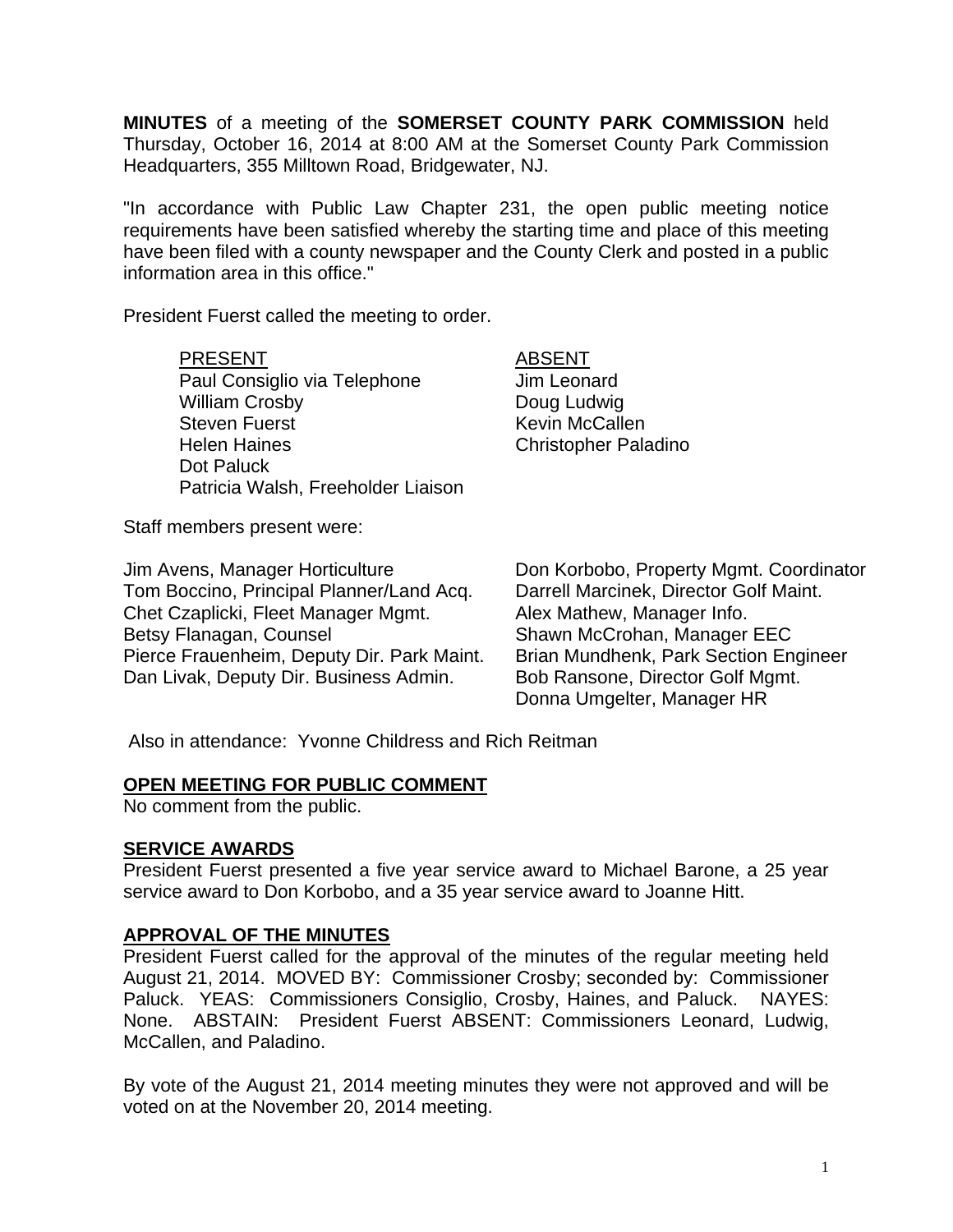President Fuerst called for the approval of the minutes of the last regular meeting held September 18, 2014. MOVED BY: Commissioner Crosby; seconded by: Commissioner Paluck. YEAS: Commissioners Consiglio, Crosby, Paluck, and President Fuerst. NAYES: None. ABSTAIN: Commissioner Haines. ABSENT: Commissioners Leonard, Ludwig, McCallen, and Paladino.

By vote of the September 18, 2014 meeting minutes they were not approved and will be voted on at the November 20, 2014 meeting.

# **APPROVAL OF BILLS FOR PAYMENT**

## **Resolution R14-073 – Payment of Claims**

Resolution authorizing payment of bills for \$675,192.76 comprising of check numbers 547-580, 406-483, 484-546, 584-648, and 649-720. MOVED BY: Commissioner Crosby; seconded by: President Fuerst. YEAS: Commissioners Consiglio, Crosby, Haines, Paluck, and President Fuerst. ABSENT: Commissioners Leonard, Ludwig, McCallen, and Paladino.

### **DIRECTOR'S REPORT**

A report was submitted for the month of September 2014.

Dan Livak, Deputy Director Business Administrator reported that the Park Foundation has been very generous with the assistance to the Park Commission. The Tasting Event Fundraiser will be held on October 23 at Raritan Valley Country Club.

### **Presentation - Joint Insurance Fund**

Ray Hughes commended the Park Commission Board and staff for their excellent communication and implementation of the best safety guidelines. The upcoming renewal for insurance will take place on January 1, 2015. Ray has drafted a letter to Ray Brown. In anticipation of this renewal, Ray Hughes and his staff have checked other markets and discovered the incumbent program is the finest choice with the lowest cost. There will be an increase of five percent and the total forecasted amount will be \$815,138.

President Fuerst asked if there was a reason that the Joint Insurance Fund does not offer health insurance. Ray explained that there is a possibility that they will do a feasibility study in the future. However, their research indicates that the population as a whole is not getting healthier. Wellness training would be a huge part of this type of health insurance, just as safety training is a huge part of the Joint Insurance Fund.

## **COMMISSIONER CORRESPONDENCE**

1. Letter from NJ Water Supply Authority informing interested water customers of a meeting on November 14, 2014 to discuss the proposed Schedule of Rates, Charges and Debt Service Assessments for the sale of water from the Raritan Basin System.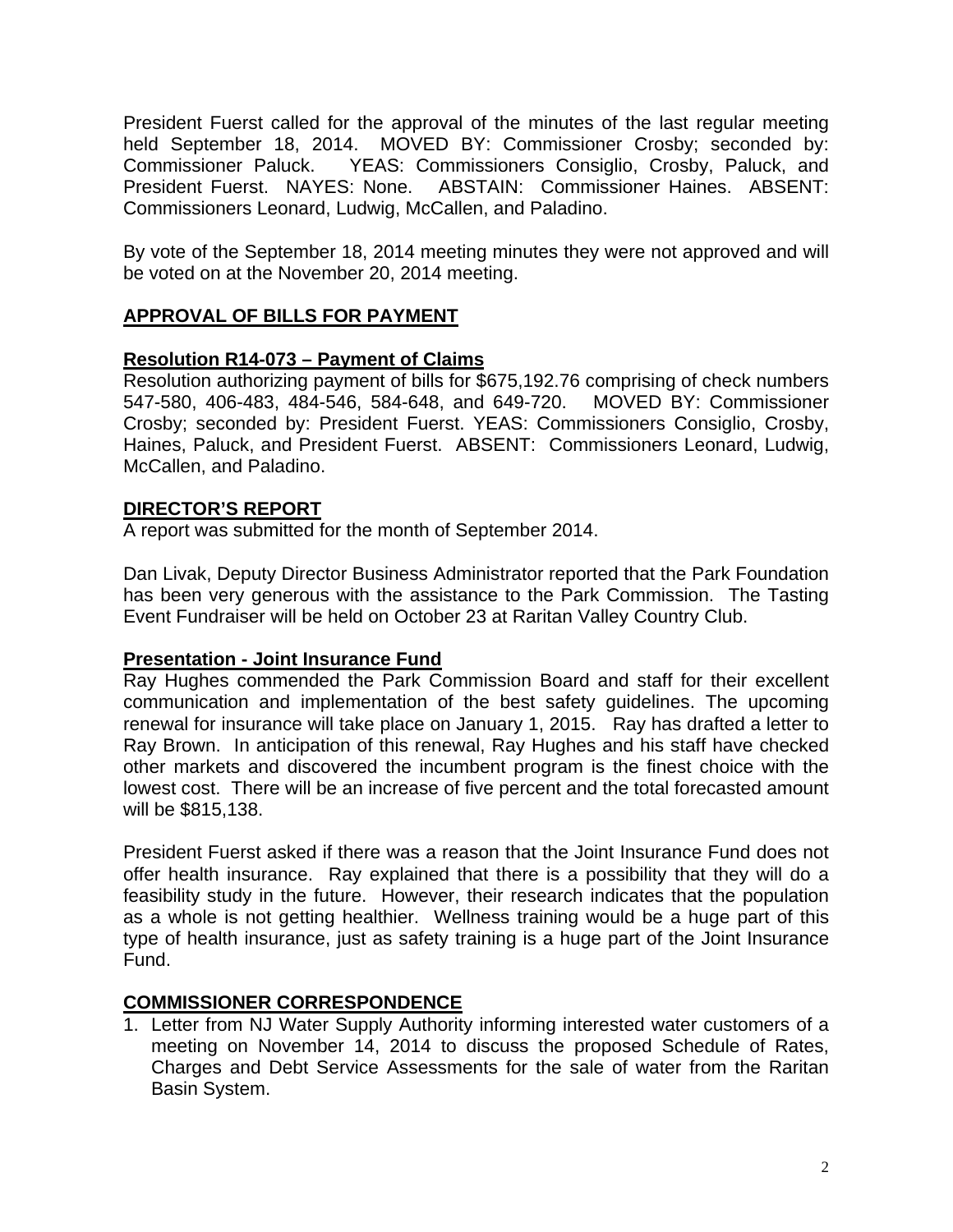- 2. Letter from County Administrator thanking Naturalist Christa Wood for the time and energy put into planning and facilitating the overview and tour of the EEC for the September 2014 B.E.L.T. program.
- 3. Hold Harmless Agreement between the County of Somerset and the Borough of Raritan regarding the Lyman Street pedestrian underpass.

# **CONSENT AGENDA**

### **RESOLUTIONS**

The following resolutions were MOVED BY: Commissioner Crosby; seconded by: Commissioner Haines. YEAS: Commissioners Consiglio, Crosby, Haines, Paluck, and President Fuerst. NAYES: None. ABSENT: Commissioners Leonard, Ludwig, McCallen, and Paladino.

### **Resolution R14-074 – Accepting Somerset County Award of a Contract for Actuarial Services to Comply with the Government Accounting Standards Board Settlement No. 45 (GASB45)**

Resolution awards a contract to Aquarius Capital. The cost is not to exceed \$6,500.

### **Resolution R14-075 – Award of One-Year Contract with Possible One-Year Extension for Furnish and Delivery of Animal Feed and Supplements**

Resolution awards a contract to Middle Valley Farm for Option A and Bohonyi Corporation for Option B and C. The contract is from November 1, 2014 to October 31, 2015. The cost is not to exceed \$141,000.

### **Resolution R14-076 – Award of the First Year of a Two-Year Contract for Tree Pruning and Removal Services**

Resolution awards a contract to Tamke Tree Experts. The cost is not to exceed \$47,393.

#### **Resolution R14-077 – Award of Contract for Fall 2014 and Spring 2015 Tree Planting**

Resolution awards a contract to Louis Barbato Landscaping. The cost is not to exceed \$30,066.

### **COMMITTEE REPORTS**

### **FINANCE/BUSINESS ADMINISTRATION**

A report was submitted for the month of September 2014.

Dan Livak, Deputy Director Business Administrator reported that he is working with the County to finalize the budget. Seventy-five percent of the projected revenue has been received.

### **HUMAN RESOURCES**

Commissioner Consiglio, Chair of the Committee, submitted a report for the month of September 2014.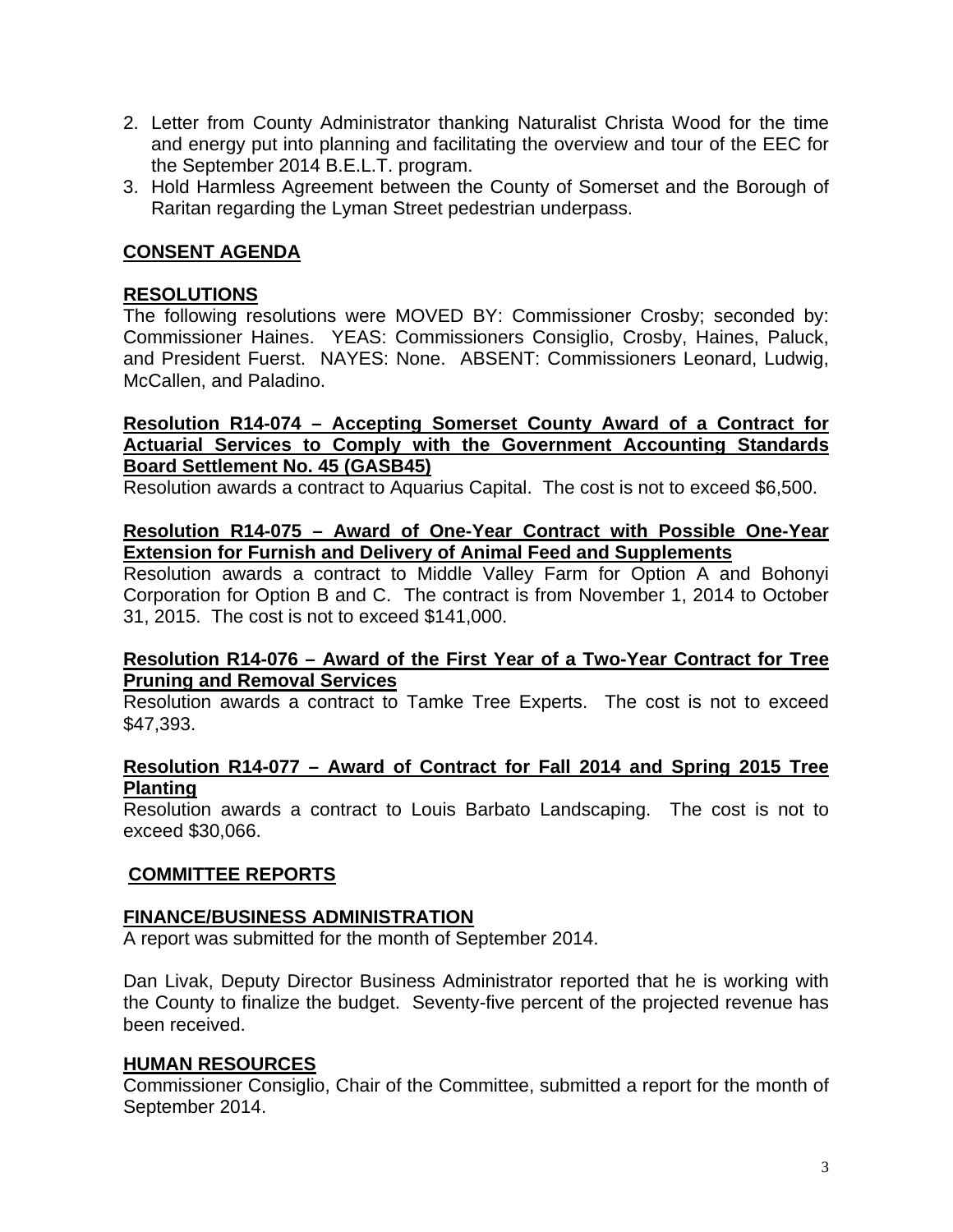Donna Umgelter, Manager of Human Resources reported that the Joint Insurance Fund will be hosting snowplow training and Back Safety/Slips, Trips and Falls training for employees. The Park Commission will also be sponsoring a flu shot clinic for employees and their dependents.

## **LEISURE SERVICES**

A report was submitted for the month of September 2014.

Shawn McCrohan, Manager, Environmental Science reported that the Lipizzan show at Lord Stirling Stable was a success. There were 2,000 visitors. The EEC is receiving an Eco-Grant through 3M for \$50,000 to build a Next Generation Science Bio Mimicry school tour program. The Park Foundation will be matching the grant.

### **GOLF MANAGEMENT**

Commissioner Paluck, Chair of the Committee, submitted a report for the month of September 2014.

Darrell Marcinek, Director of Golf Maintenance reported that staff has been and will be aerating the golf courses this month.

Bob Ransone, Deputy Director Golf Management reported that golf rounds tend to slow down during this time of the year. Warrenbrook Golf Course will be closing for the year on November 2, 2014.

### **INFORMATION MANAGEMENT**

Commissioner McCallen, Chair of the Committee, submitted a report for the month of September 2014.

Alex Mathew, Manager, Information Management reported that the work is completed in installing data lines at all locations by Verizon. The routers and switches have been installed at Neshanic Valley Golf Course and it is up and running with new and improved speed. Currently we are in the process of installing network components and switching the circuits from old to new at all of the remaining locations. Alex thanked Mike Adams for the assistance from the Special Projects staff with installing surveillance cameras.

### **VISITOR SERVICES**

Commissioner Crosby, Chair of the Committee, submitted a report for the month of September 2014.

### **PROPERTY MANAGEMENT**

Commissioner Crosby, Chair of the Committee, submitted a report for the month of September 2014.

Don Korbobo, Property Management Coordinator reported that he attended a meeting at the EEC with General Sunlight to learn about the solar panels. There is a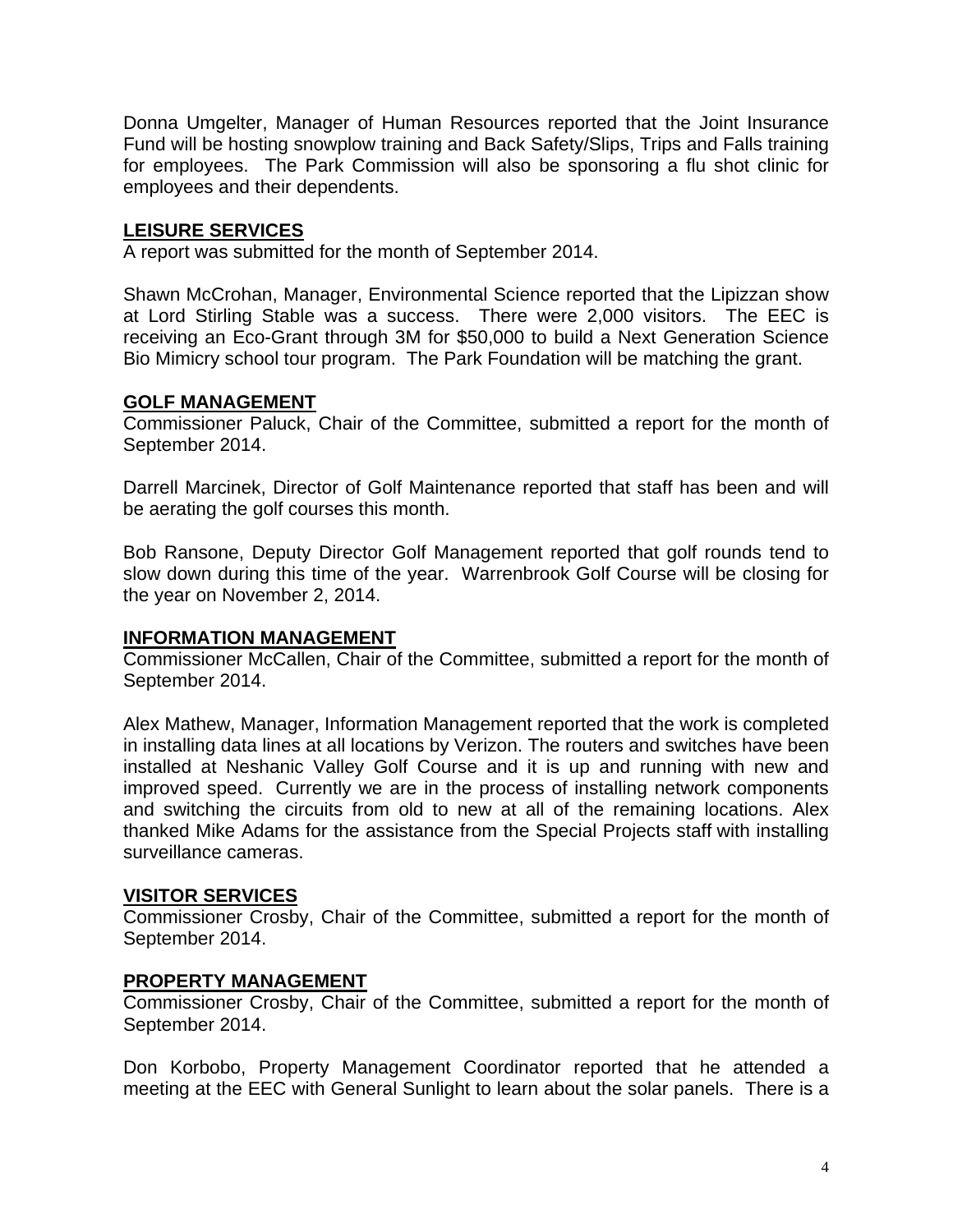50 percent savings in electricity since the solar panels have been installed. Don would like to see an analysis to see if the installation costs will be recovered during the life of the unit. The farmers are harvesting and Don is collecting rent that will go into this year's budget.

### **PLANNING AND LAND ACQUISITION**

Commissioner Haines, Chair of the Committee, submitted a report for the month of September 2014.

Tom Boccino, Parks Section Principal Planner, Land Acquisition reported that there was a press release for the Trap Rock Quarry. There has been positive feedback on the release and the property should close soon. Tom is applying for a grant from the New Jersey Department of Transportation for the Raritan River Bikeway.

## **CAPITAL FACILIITES – CONSTRUCTION and ENGINEERING**

A report was submitted for the month of September 2014.

Brian Mundhenk, Park Section Engineer reported that there is a lot of construction work currently going on. The upper pasture fence is being installed at the Stable. At Colonial Park, the water company and the contractor are working on the municipal water hook up. Skillman Park trails continue to be worked on. Mt. View Park will have a ground breaking on October 25 at 10:00 a.m.

### **PARK MAINTENANCE & HORTICULTURE**

Commissioner Consiglio, Chair of the Committee, submitted a report for the month of September 2014.

Pierce Frauenheim, Deputy Director thanked Maryjane Hydro for being helpful to the staff. The Joint Insurance Fund has commended the Park Commission for pooling of resources.

### **AUDIT COMMITTEE**

No report this month.

#### **FREEHOLDER'S REPORT**

No report this month.

#### **OLD BUSINESS**

No old business to report.

### **NEW BUSINESS**

No new business to report.

A motion to adjourn the meeting at 8:50 a.m. was made by President Fuerst and seconded by Commissioner Crosby. YEAS: Commissioners Consiglio, Crosby,